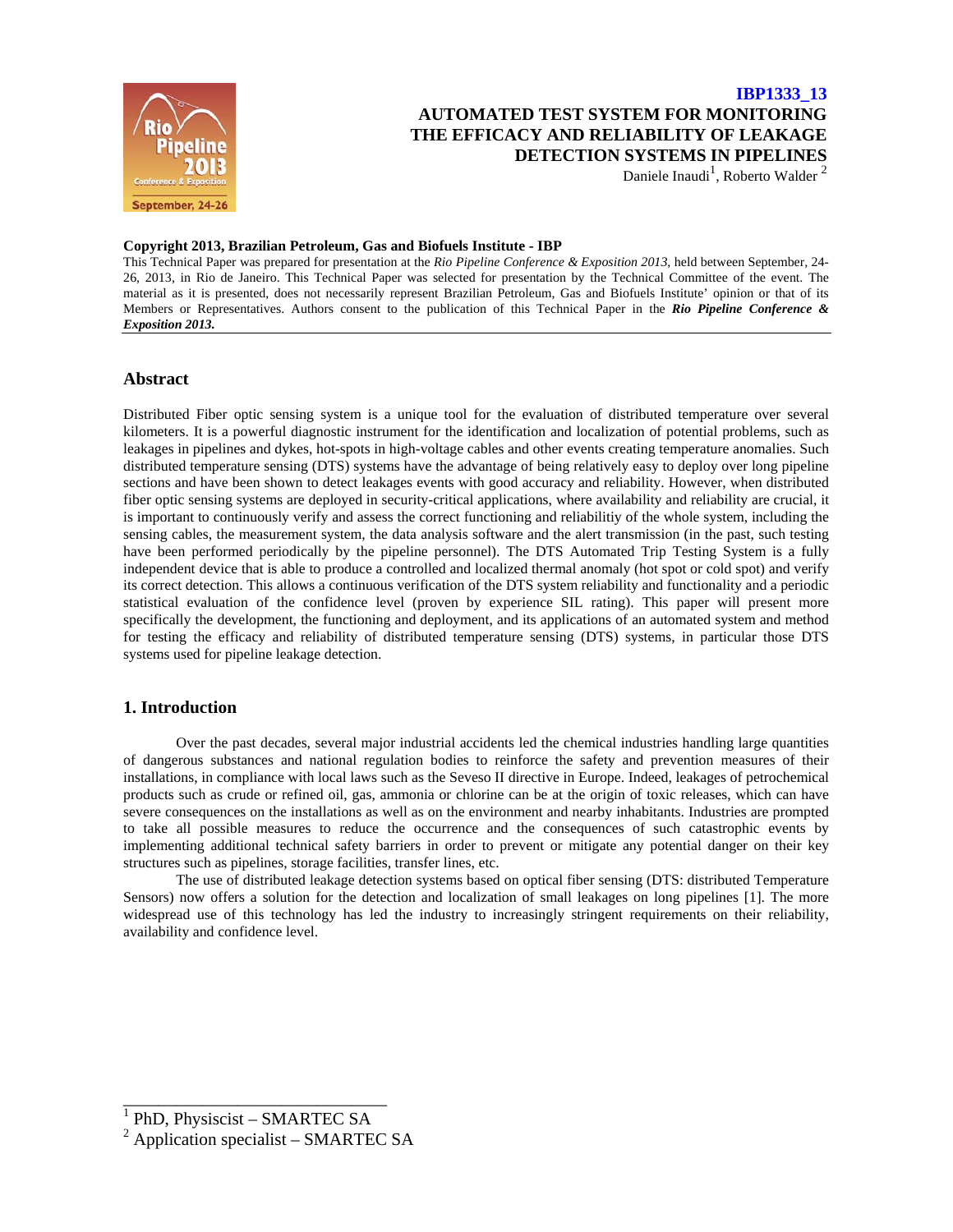# **2. Optical fiber distributed temperature sensing**

#### **2.1 Sensing principles**

 Recent developments of distributed optical fiber strain and temperature sensing techniques based on Raman scattering provide a cost-effective tool allowing monitoring over kilometric distances. Thus, using a limited number of very long sensors it is possible to monitor the behavior of flow lines with a high measurement and spatial resolution at a reasonable cost.

Unlike electrical and point fiber optic sensors, distributed sensor offer the unique characteristic of being able to measure temperature along their whole length, allowing the measurements of thousands of points using a single transducer. The most developed technology of distributed fiber optic sensors is based on Raman scattering. These systems make use of a nonlinear interaction between the light and the glass material of which the fiber is made. If light at a known wavelength is launched into a fiber, a very small amount of it is scattered back at every point along the fiber. Besides the original wavelength (called the Rayleigh component), the scattered light contains components at wavelengths that are different form the original signal (called the Raman and Brillouin components). These shifted components contain information on the local properties of the fiber; in particular the intensity of the Raman peak shows a strong temperature dependence. When light pulses are used to interrogate the fiber, it becomes possible, using a technique similar to RADAR, to discriminate different points along the sensing fiber by the different time-of-flight of the scattered light. Combining the radar technique and the analysis of the returned light, one can to obtain the complete profile of temperature along the fiber. Typically it is possible to use a fiber with a length of up to 30 km and obtain temperature readings every 1 meter. In this case we would talk of a distributed sensing system with a range of 30 km and a spatial resolution of 1 m.

Systems based on Raman scattering typically exhibit a temperature resolution of the order of 0.1°C and measurement times of 10s.



Figure 1. Distributed temperature sensing interrogator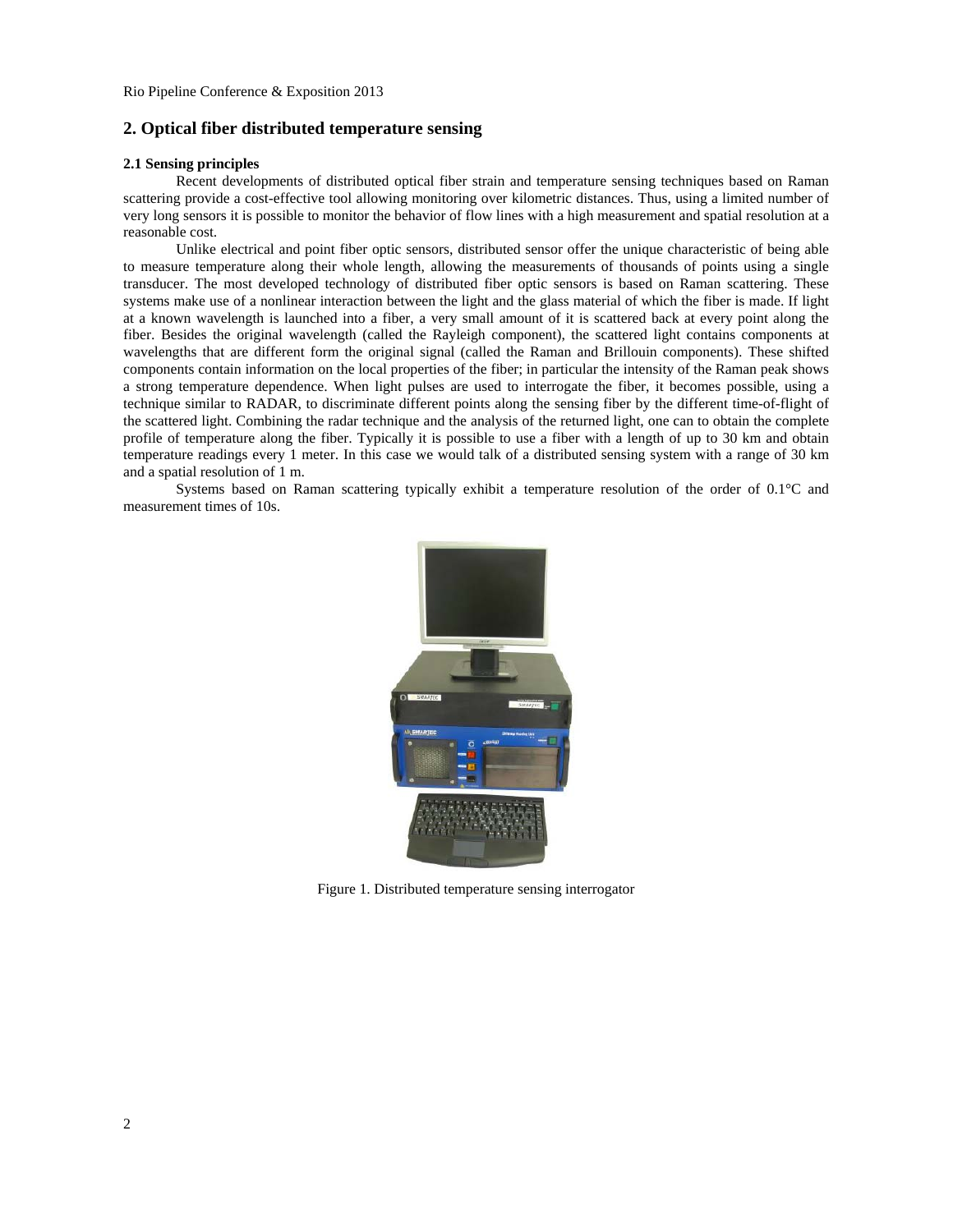

Figure 2. Distributed temperature sensing cable and installation example on an ammonia pipeline

### **2.2 Components**

The typical components of a distributed temperature sensing system are the following:

- Sensing cable to be installed along the pipeline (see figure 2)
- Interrogator (see figure 1)
- Multiplexer, allowing multiple cables to be measured from one interrogator, or interrogation of both ends of a cable for redundancy
- Data analysis software, allowing automatic detection of leakages and verifying the correct functioning of the system
- Relay module, used to transfer alert information to other plant systems, e.g. to initiate pipeline shutdown sequence
- User interface, showing the exact location of a leakage (see figure 3)



Figure 3. Example of user interface showing location of multiple events, e.g. leakages.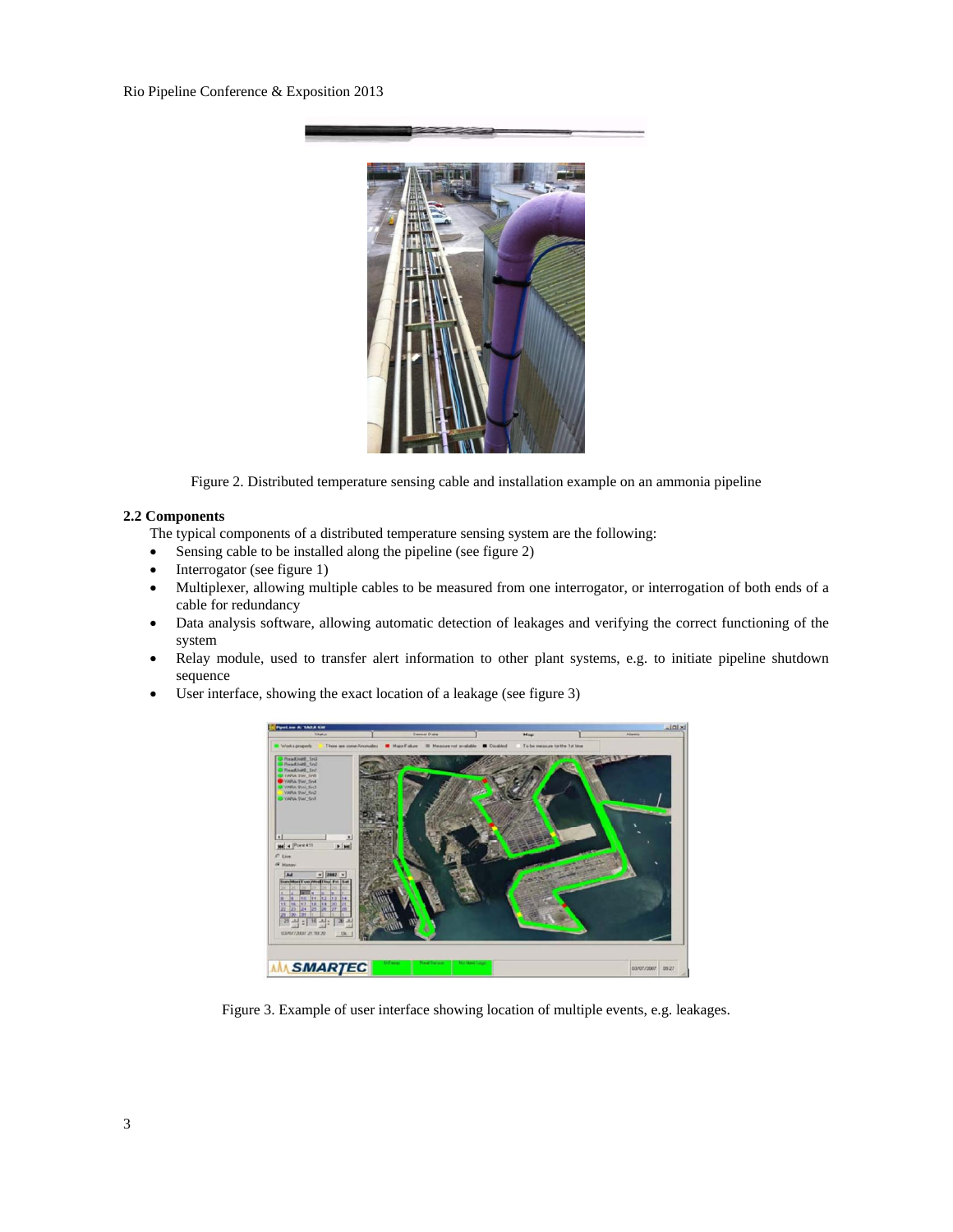

Figure 4. Redundant setup with two interrogators and looped fibers

### **2.3 Use for leakage detection**

 The basic principle of pipeline leakage detection through the use of distributed fiber optic sensing relies on a simple concept: when a leakage occurs at a specific location along the pipeline, the temperature distribution around the pipeline changes. This change in temperature is localized both in space (a few meters around the leakage location) and in time (the onset of the leak). This makes the algorithmic detection of leaks relatively easy to implement. The origin of the temperature disturbance around the pipeline depends on the type of pipeline and its surroundings.

In a gas-carrying or liquefied gas-carrying pipeline, when a leak occurs at a location along the sensing line the DTS system will generally detect a localized temperature drop or "cold spot". The gaseous substance flowing through the pipeline is cooled down by the pressure release through the leaking pipe section and cools the pipe section and the surrounding area. In some cases, it is also possible to observe a hot-spot when a leak occurs in a gas-carrying pipeline, for example, in a pipeline carrying water vapor.

In a liquid-carrying pipeline, when a leak occurs at a location along the sensing line the DTS system will generally detect a localized temperature rise or "hot spot". The liquid substance flowing through the pipeline is typically warmer than the structures adjacent the sensing line such that when the liquid escapes from the pipeline it tends to warm such structures. In some cases, it is also possible to observe a cold-spot in the case of leaks from a liquidcarrying pipeline, for example, if the transported liquid is colder than the environment.

In the case of ammonia leakages, the main effects are the following:

- The liquid component of the ammonia leakage drops to a temperature of  $-33^{\circ}$ C and wets the sensing cable directly through dripping, splashing and spraying, provoking a fall in the recorded temperature.
- The gaseous component of the ammonia leakage forms a cold plume that also cools down the sensing cable.
- Part of the gaseous component of the ammonia leakage condensates on the pipe and cable surface, producing an additional liquid phase
- The leakage also produces a drop of temperature of the pipeline itself that is transmitted to the sensing cable.

Knowing the above effects, one can determine the ideal sensing cable placement around the pipeline.

#### **2.4 Reliability and availability**

 For mission-critical applications such as ammonia leakage detection, several strategies can be used in order to insure the reliability and high availability of such a system. The main ones include:

- Using a looped cable, where both end of the sensing cable are connected to separate channels of the interrogator. In case of cable damage, it is possible to measure temperatures up to the damage point. If this is done form both ends of the cable the whole length of pipe can still be monitored in case of a single failure point
- Using cables containing multiple optical fibers insures that if a single fiber is damaged, the others can still be used
- Using multiple cables along the same pipeline
- Using two interrogators connected to different fibers in the same cable or to different cables. In this case it is also possible to implement voting criteria among the interrogators to optimize availability and reliability and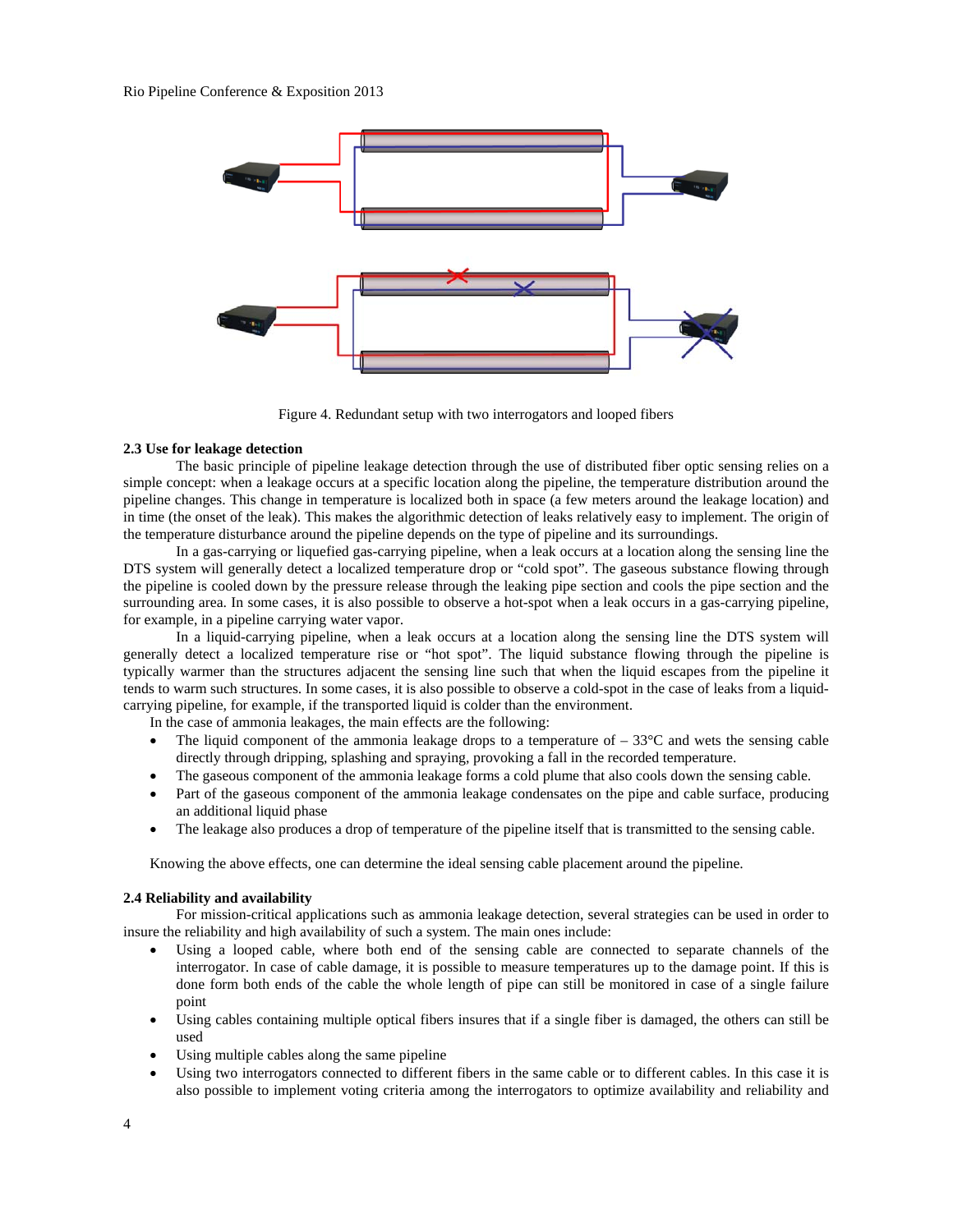false alerts rates. See figure 4. If red sensing cable is broken the DTS will still test either side of the break. The blue sensing cable will still monitor the entire pipeline length. If blue sensing cable breaks the DTS will still test either side of the break. If 1 DTS fails the redundant system stills operates.

## **3 Reliability and confidence level**

 A leakage detection system is likely to sit idle for all its life, hopefully never detecting any real leakage. This presents a challenge for reliability, since the system will be "forgotten" most of the time and it is difficult to guarantee that it will perform perfectly the day it's really needed. Insuring and certifying a high confidence level it becomes imperative in these conditions. However, as with all safety systems, it is important to be able to assess the reliability of the DTS system and to test whether the DTS system is functioning properly. In the past, such assessment and testing have been performed periodically on annual or quarterly basis by pipeline personnel. Such periodic testing typically involves a worker manually exposing the sensing line to a cooling or heating source to produce a localized cold or hot spot.

It would be advantageous to assign a Safety Integrity Level (SIL) or equivalent confidence level to such DTS systems. However, in order for the DTS system to be SIL-certified, certain requirements have to be met, inter alia, targets for maximum probability of a dangerous failure. These requirements can be complied with by establishing a rigorous development and documentation process, or by establishing that the system has sufficient operating history to demonstrate that it has been proven in use. In the case of a DTS, due to the complexity of the software used to operate it, it may not be possible to demonstrate compliance with SIL certification requirements by way of a rigorous development and documentation process. Accordingly, in such cases, the only way to show compliance with SIL certification or equivalent confidence level requirements is through extensive proof of use. With current testing of the DTS systems being performed manually only a few times a year, it is difficult to generate sufficient data required to evidence the DTS system's reliability through proven use. Based on the foregoing, it would be advantageous if a DTS system could be provided with an independent testing system that could easily be incorporated into a sensing line and that would be operable to test the reliability and functionality of the DTS system on a relatively high-frequency basis in a continuous and autonomous manner.

#### **3.1 Automated Trip Testing System**

 The ATTS (Automated Trip Testing System) is a device, fully independent from the data acquisition system, which can create an artificial leakage along the sensing cable and verify the correct response of the alert system (See Figure 5). The ATTS cools or heats a 1m section of optical fiber at a rate similar to the one observed in the case of real leakages and observes the signal coming from the relay module to verify alarm triggering. A dedicated relay is allocated to the ATTS fiber section, so that the alert in this zone does not trigger any pipeline shutdown sequence. The ATTS is placed at the beginning and at the end of the fiber loop, so that the integrity of the whole fiber can also be verified. Typically, a leakage simulation can be simulated every hour, so that thousands of tests are carried out every year.



Figure 5. ATTS Block diagram (ATTS in the shaded zone).

The ATTS is typically operated as follows: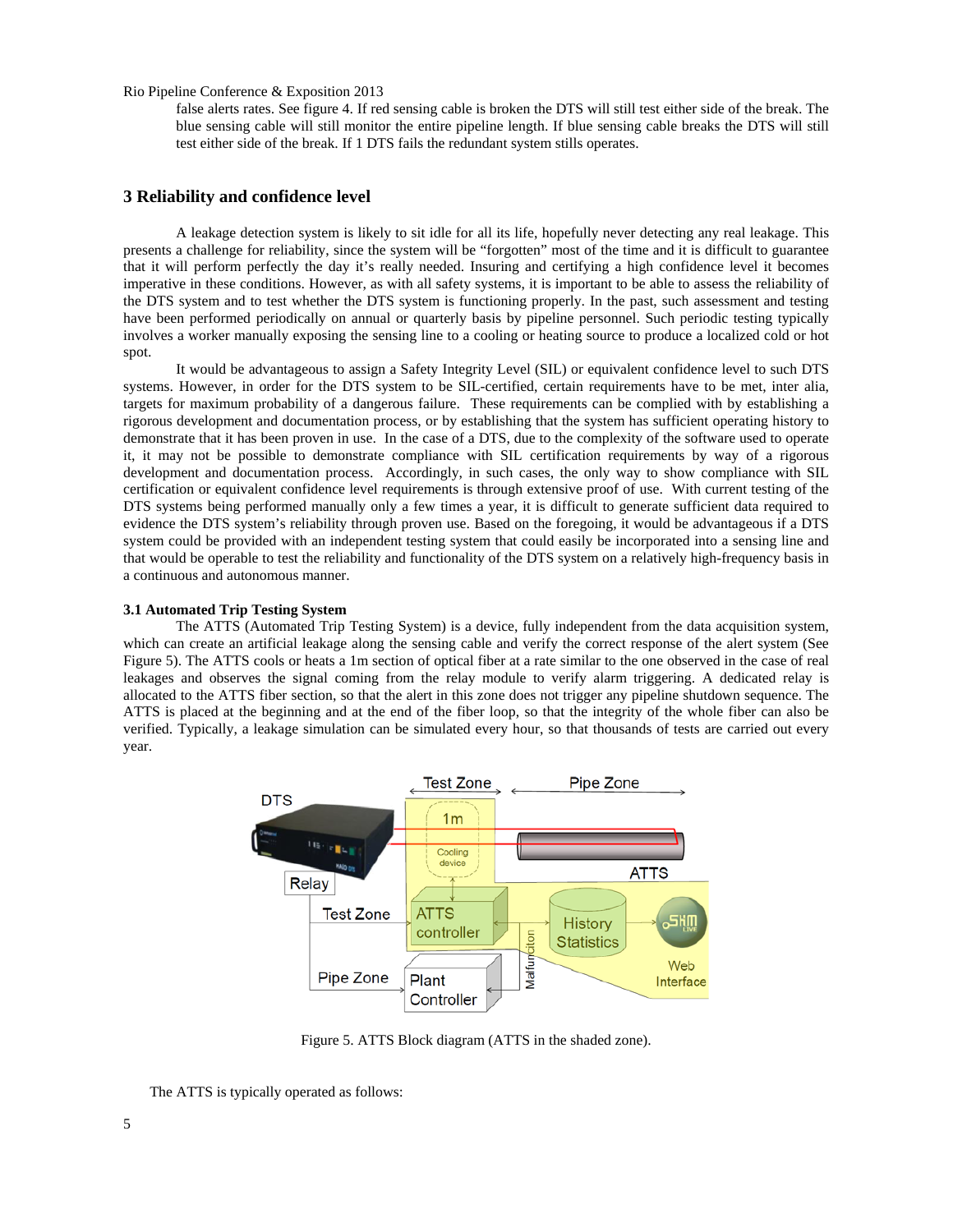- At fixed (e.g. every hour) or random times the cooling/heating of the test zone is initiated
- The time of start is recorded
- Optional: the temperature of the test zone is verified with a local temperature sensor
- The ATTS waits for the DTS to detect the simulated leak and closing relay
- The time of alert received is recorded or a timeout is reached
- The reaction time is calculated and recorded or failure is logged if timeout was reached
- Repeat.

Once hundreds or thousands simulated leakage events are generated, it becomes possible to calculate the probability of answer on demand (% of successful detections) and generate statistics on the reaction time (average and maximum delay).

The heating or cooling of the test section can be produced in several ways, but the simplest implementation foresees the use of a Peltier cell with a coil of fiber in thermal contact with the heating or cooling surface. By reversing the electrical current direction in the device it is possible to operate the device in heating or in cooling modes. Figure 6 shows an ATTS device implementation.



Figure 6. Example of ATTS implementation

Figure 7 shows an illustration of temperature recording at the location of the cooling zone as a function of time. It can be observed that with an hourly frequency the apparition of the cooling peak is observable



Figure 7. Example of ATTS temperature recording at the cooling location.

#### **3.2 Redundancy**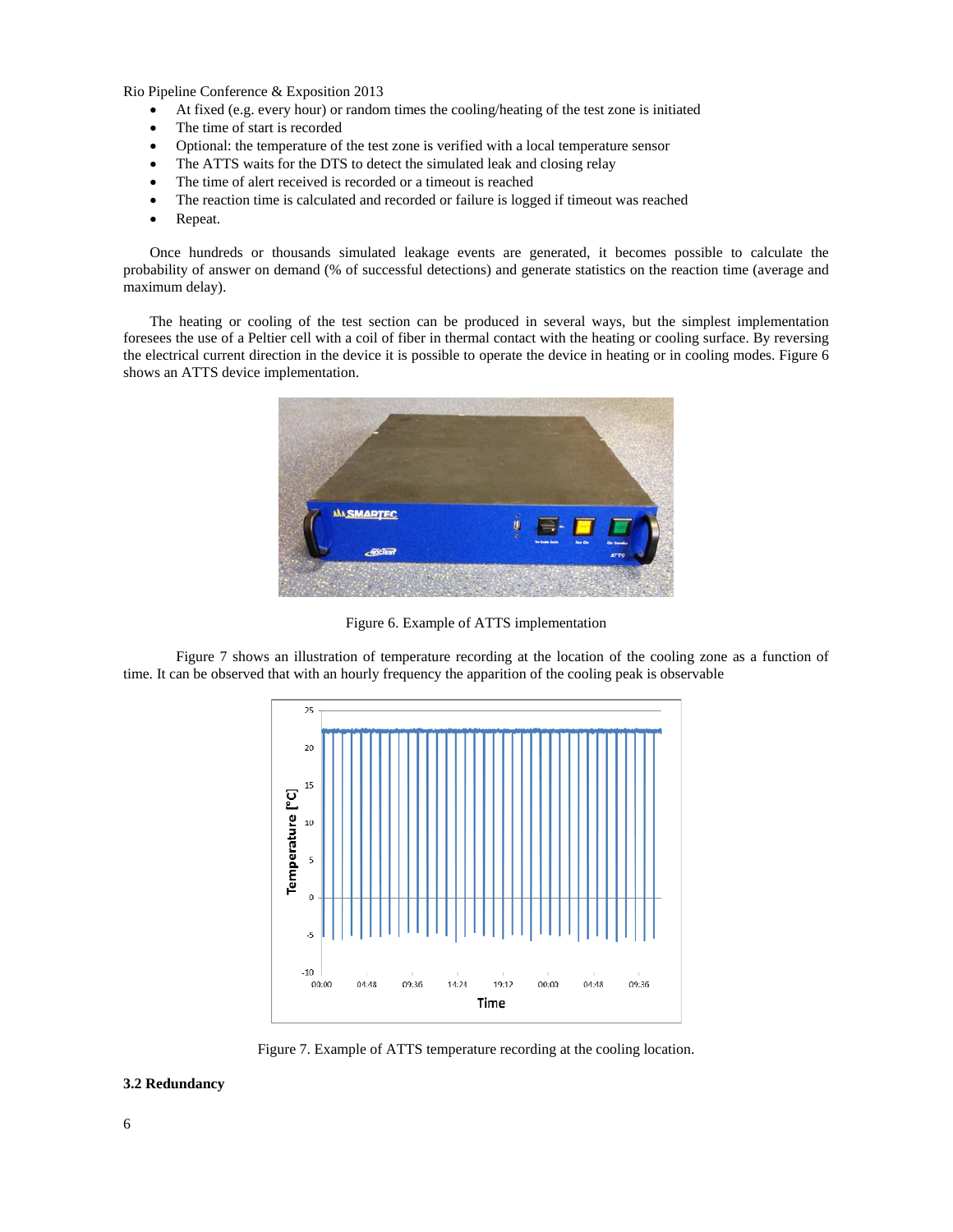If multiple redundant reading units are used, it becomes possible to increase both availability and system reliability by using a voting system on the relay outputs. We recommend using a 2oo2 (two out of two) configuration and implement a fallback to 1oo1 if one system is unavailable as shown in figure 8. An example of such an installation is depicted in figure 8.



Figure 8. Redundant systems with 2 DTS, 2 ATTS and a voting device



Figure 9. Implementation of a leakage detection system, including fully redundant, DTS, Multiplexer, Relay module, ATTS and processing PC

# **3.3 Annual testing**

In addition to the regular tests carried out autonomously by the ATTS, it is good practice to carry out an annual test on the real line and verify the whole alarm chain functionality, up to the valves shutdown (if applicable). During the test, a valve bypass can be opened to insure continuity of flow. The test can be carried out with direct pouring of the leaking fluid on the line, or using CO2 fire extinguishers to generate temperature drops or hot air blower to simulate hot spots.

#### **3.4 Applications**